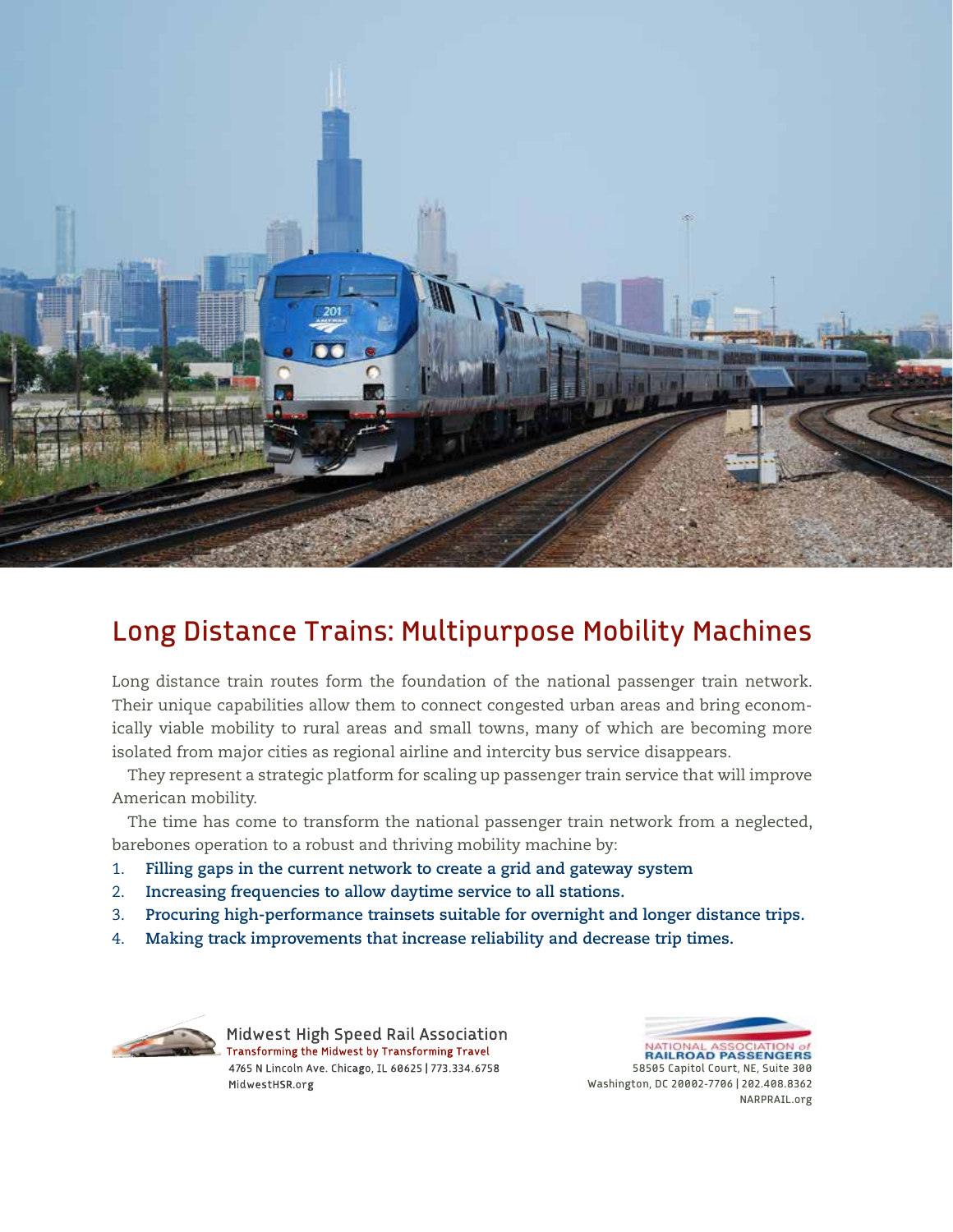

**Tim Sullivan, a resident of Syracuse, NY, has ridden the** *Lake Shore Limited* **to his job in suburban Chicago eight to ten times a year since 2005.**

### Mobility and a Healthy Economy

Mobility is the foundation of a healthy, vibrant, growing economy. Connecting people with a multi-layered, interconnected network of travel choices is a powerful catalyst for creativity, innovation and high performance economic development. Mobility is so important to American society that it is recognized as a legitimate and important function of government.

For more than seven decades, government has focused public resources on developing road and air transportation. It is increasingly apparent, however, that America cannot continue to rely so heavily on these two transportation modes.<sup>1</sup>

High-performance passenger trains are the keystones of flourishing, modern economies worldwide because trains offer a cost-effective and scalable way to provide mobility for a wide variety of trips.

The United States has begun to recognize the contribution passenger trains can make to our mobility and quality of life. However, in debating the nature and scope of a national intercity passenger train system, pundits and policy makers have largely ignored one entire category of trains: those that travel long distances between route end points.

#### There is an urgent need to make trains more widely available.

Despite such limited service, these 15 routes account for 42% of passenger miles carried by all of the nation's intercity passenger trains.<sup>2</sup> Clearly, these routes perform a significant transportation function.

<sup>1</sup> "In general, the economic gains from investing in highways apper to have been greatest during the initial construction of the Interstate Highway System but have fallen off since then." Congressional Budget Office, *Spending and Funding for Highways*, January 2011, page 4.

<sup>2</sup> Amtrak, *Origin and Deistination by City Pair*, FY 2011.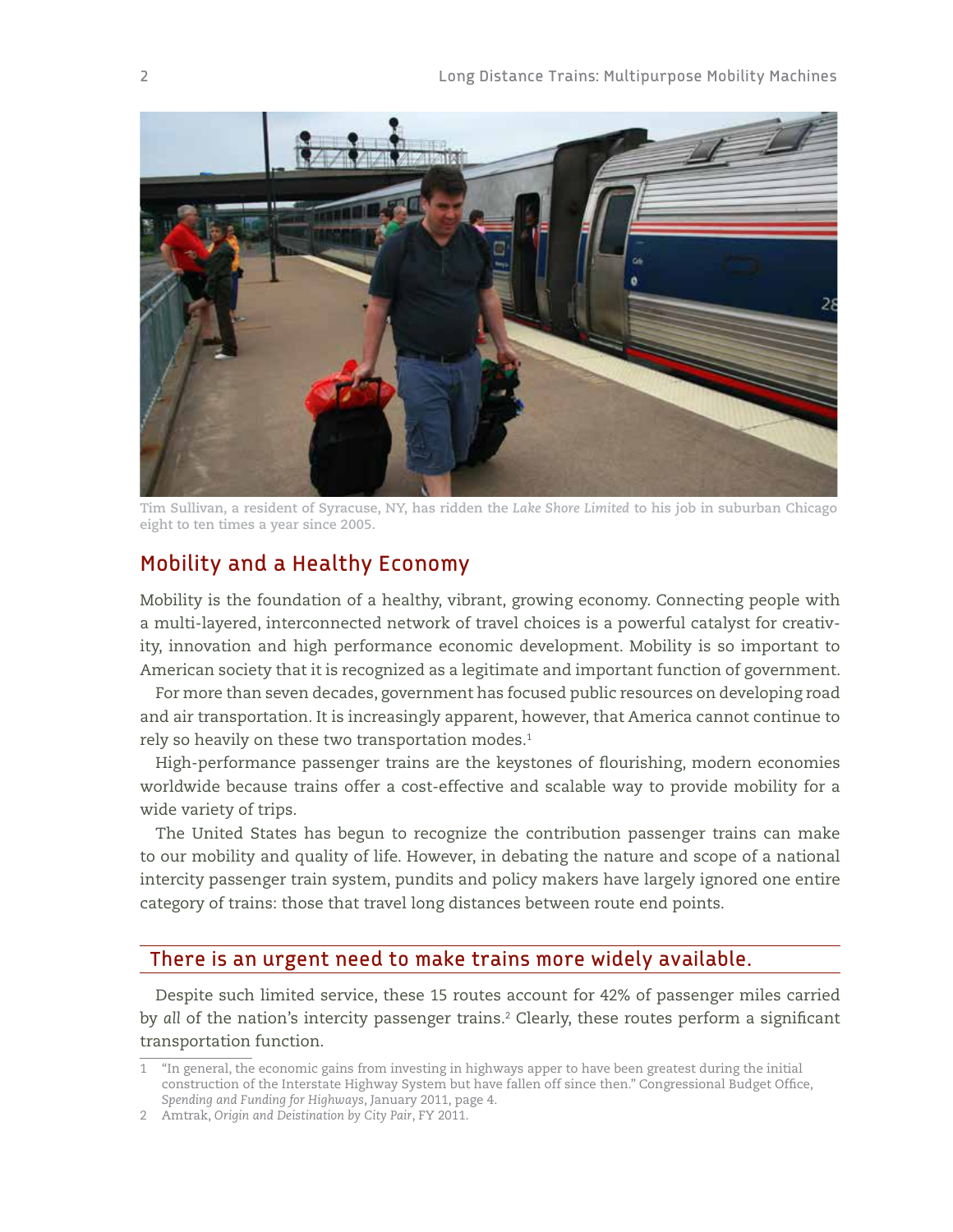Indeed, long distance routes form the foundation of the national passenger train network today and must be an important part of the effort to bring a new, high quality mobility choice to a wide cross-section of Americans. The unique capabilities of long distance routes allow them to connect congested urban areas and to bring economically viable mobility to rural areas and small towns, many of which are becoming more isolated from major cities as regional airline and intercity bus service disappears.3

Long-distance routes represent a strategic platform for scaling up passenger train service that will improve American mobility, especially in markets where limited resources preclude the immediate implementation of high-speed rail.

As congestion and the price of oil make driving and flying more difficult and less affordable, the need to make trains a more widely available mobility choice grows increasingly urgent. Improvement and expansion of service on long distance routes represents a cost effective method of accomplishing this objective in a relatively short time for a large number of Americans.



## Multipurpose Mobility Machines

**This diagram is based upon very simplified and compressed ridership data from trains 48 and 49 operating on the New York–Chicago corridor. Taking out just one segment causes ridership to drop by two thirds. It demonstrates how trains combine a wide variety of trip lengths and types into a single highly productive vehicle.**

The value of long-distance train routes is often overlooked because of the misconception that air travel has made such routes obsolete. Many believe that different modes only serve distinctly different markets: the car for trips less than 100 miles, the plane for trips more than 500 miles and, by default, the train only for trips between 100 and 500 miles. This construct is based on the assumption that route length, for reasons neither obvious nor stated, should coincide with trip length; on the misconception that all travelers have the same needs; and on the erroneous notion that trip time is the primary, if not only, consideration for everyone.

<sup>3</sup> 46% of intercity trips are between major metro and rural areas compared to 36% between major metro areas that are most likely to have air service. Bureau of Transportation Statistics, *American Travel Survey*, 1995.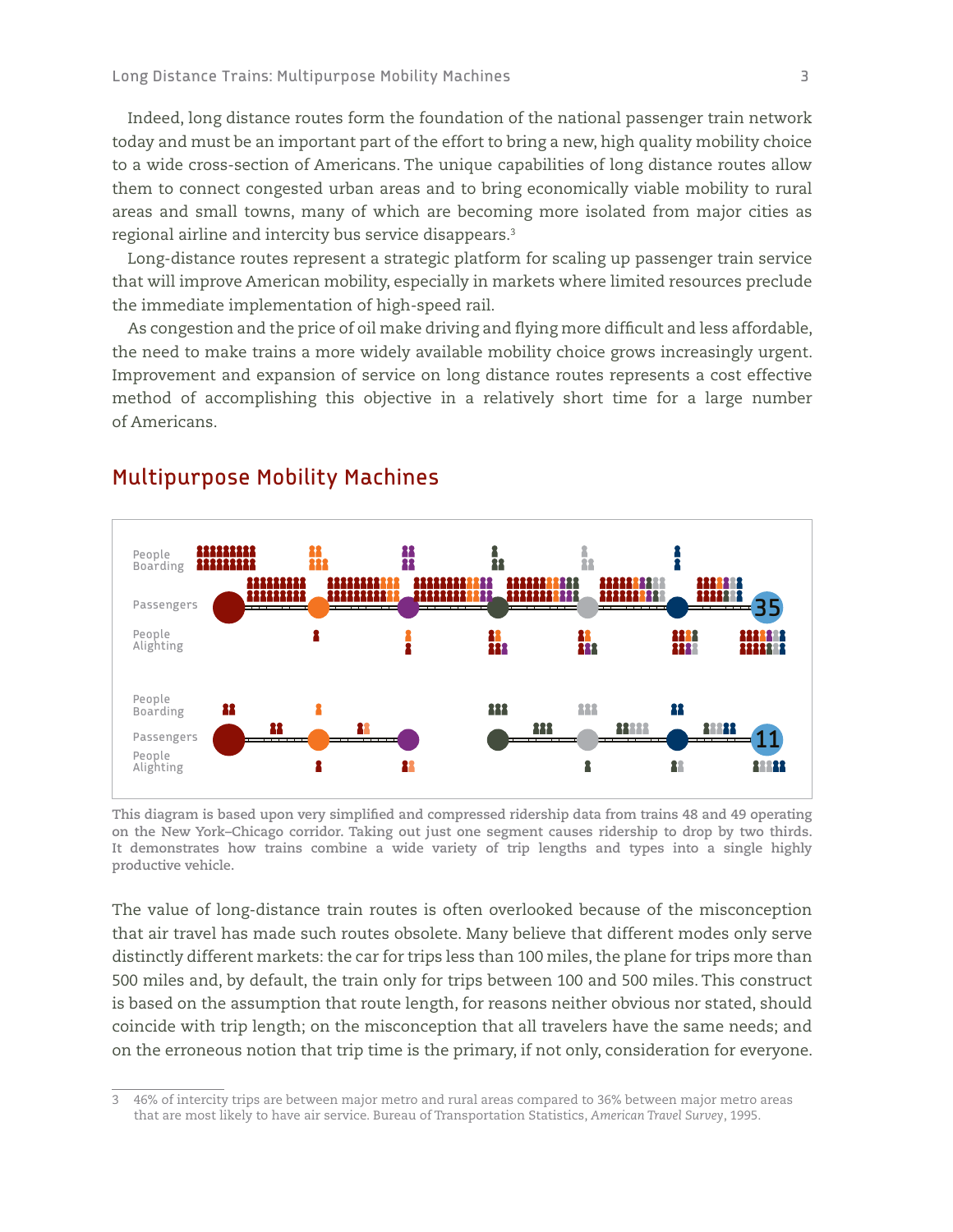People, however, are much more complex and individual in their needs. They cannot be force-fit into such artificial, simplistic boxes. Dozens of additional factors influence travel decisions, including cost, schedules, convenience, comfort, safety, accessibility and connectivity. As a consequence, some people choose the train for trips shorter than 100 miles because driving, for example, isn't attractive or possible; others choose the train for trips longer than 500 miles because, for example, they do not live near an airport with affordable commercial air service. Intercity trains that travel long distances between end points can serve all of these markets and more, where other modes cannot.

That is the reason that routes traversing long distances between end points make transportation sense. The longer the route, the more city pair markets it serves. A longdistance corridor joins many cities and small towns in a linear network. Each stop is linked to every other stop.

Long-distance trains generate high volumes and load factors by: 1. Providing a single seat ride in many overlapping city pair markets; 2. Combining many small markets to generate economic volumes.

Long distance routes, in effect, represent connected and overlapping corridors. Moreover, the utility of individual routes grows exponentially when they become part of an integrated system that provides easy transfers to trains on other routes, feeder buses, local transit systems and airports. Such connectivity serves more people, generates greater revenue, drives economies of scale and improves public mobility.

# Case Example: The Chicago–Los Angeles Corridor serves 528 city-pairs4



To illustrate the concept, consider the 2,265 mile corridor between Chicago and Los Angeles. Critics claim that air travel has made such routes obsolete; that it would be cheaper for government to buy each passenger an airline ticket than to run trains on this route. If trains ran non-stop between these two cities, the critics might be right. But the trains do not and the critics are wrong.

<sup>4</sup> Amtrak, *System Timetable*, Effective May 7, 2012.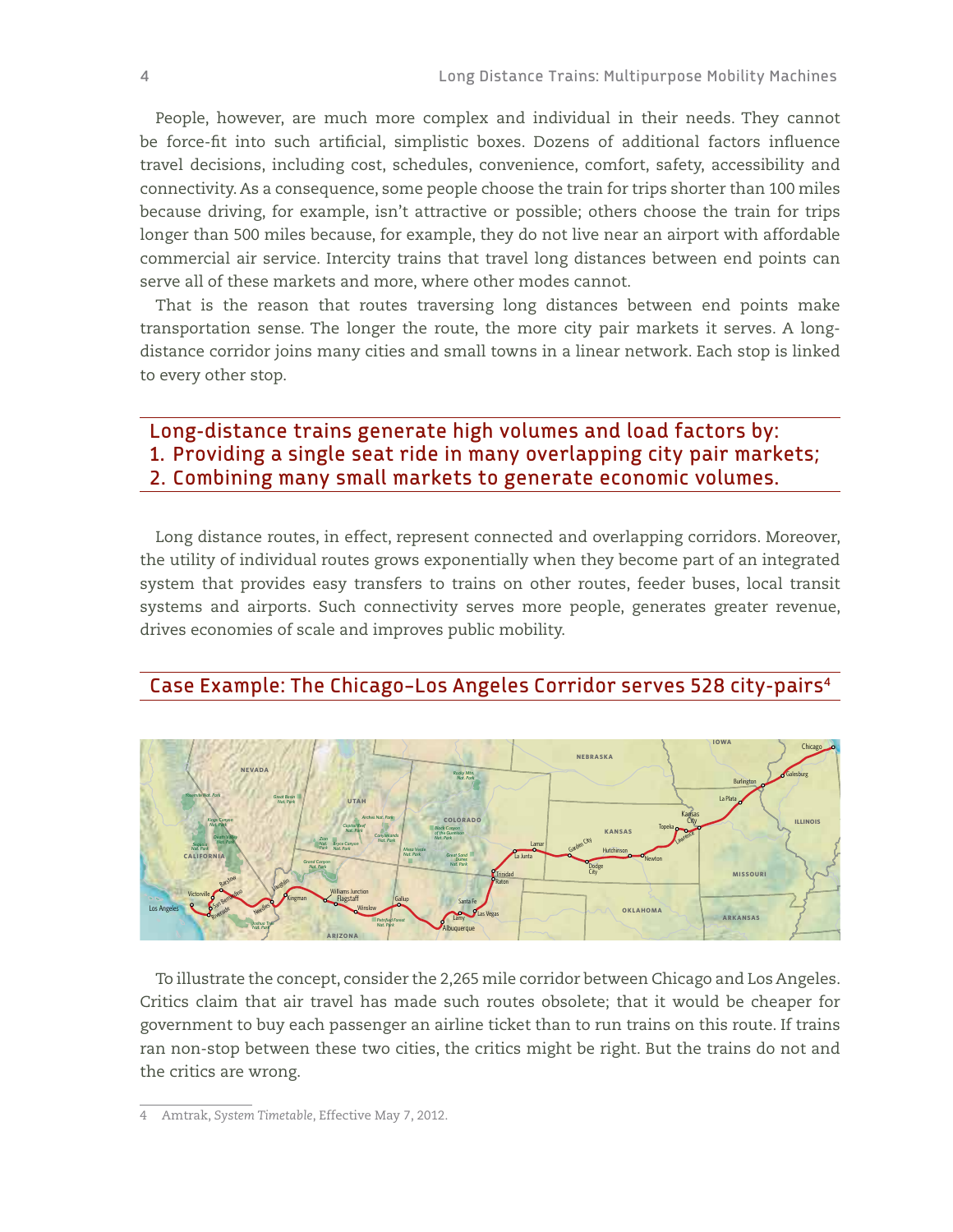This route currently has just one train a day in each direction, the Southwest Chief, yet it attracts 355,000 passengers per year—466 per departure.<sup>5</sup> Because it makes 31 intermediate stops, it provides a mobility choice for twenty five million Americans who live within just 25 miles of a station (31 million who live within 50 miles) for short, medium and long distance trips between 528 different city pairs with each and every trip.<sup>6</sup>

Data demonstrate that trip lengths vary from very short (as few as 10 to 40 miles) to very long (more than 2,000 miles) and everything in between. Please note that many passengers connect to other trains at Chicago, Kansas City and Los Angeles, so many trips are actually longer.



The large metropolitan areas at each end point generate nearly *three fourths* of all traffic, but:

- Only 8% travel the entire distance between Chicago and Los Angeles;
- • 64% travel between the one end point city and intermediate points;
- 28% travel between intermediate cities:
- 19% travel between city pairs where the passenger volume is less than one trip per day: markets so small that only trains with the multiple intermediate stops could economically serve.

Long distance routes not only make transportation sense because they serve so many more markets every single trip than air ever could, they also make financial sense. The economic benefits of attracting people who travel long distances is substantial. Consider that the people who travel the entire distance between Chicago and Los Angeles account for just 8% of passengers but 20% of the route's total revenue. Consider further that:

People who choose budget priced coach seats for trips shorter than 750 miles (the definition of a corridor route under federal law) account for 54% of passengers using this route but less than 37% of its revenue. By contrast, people making trips longer than 750 miles, even though a minority of travelers, account for 63% of revenue needed to defray operating costs.

<sup>5</sup> Amtrak, *Train Earnings Report*, September 2011, 12 months ended in 9/30/11.

<sup>6</sup> Fels, Matt, National Association of Railroad Passengers, Route Fact Sheets, (based on US Census Bureau, 2010 Census data).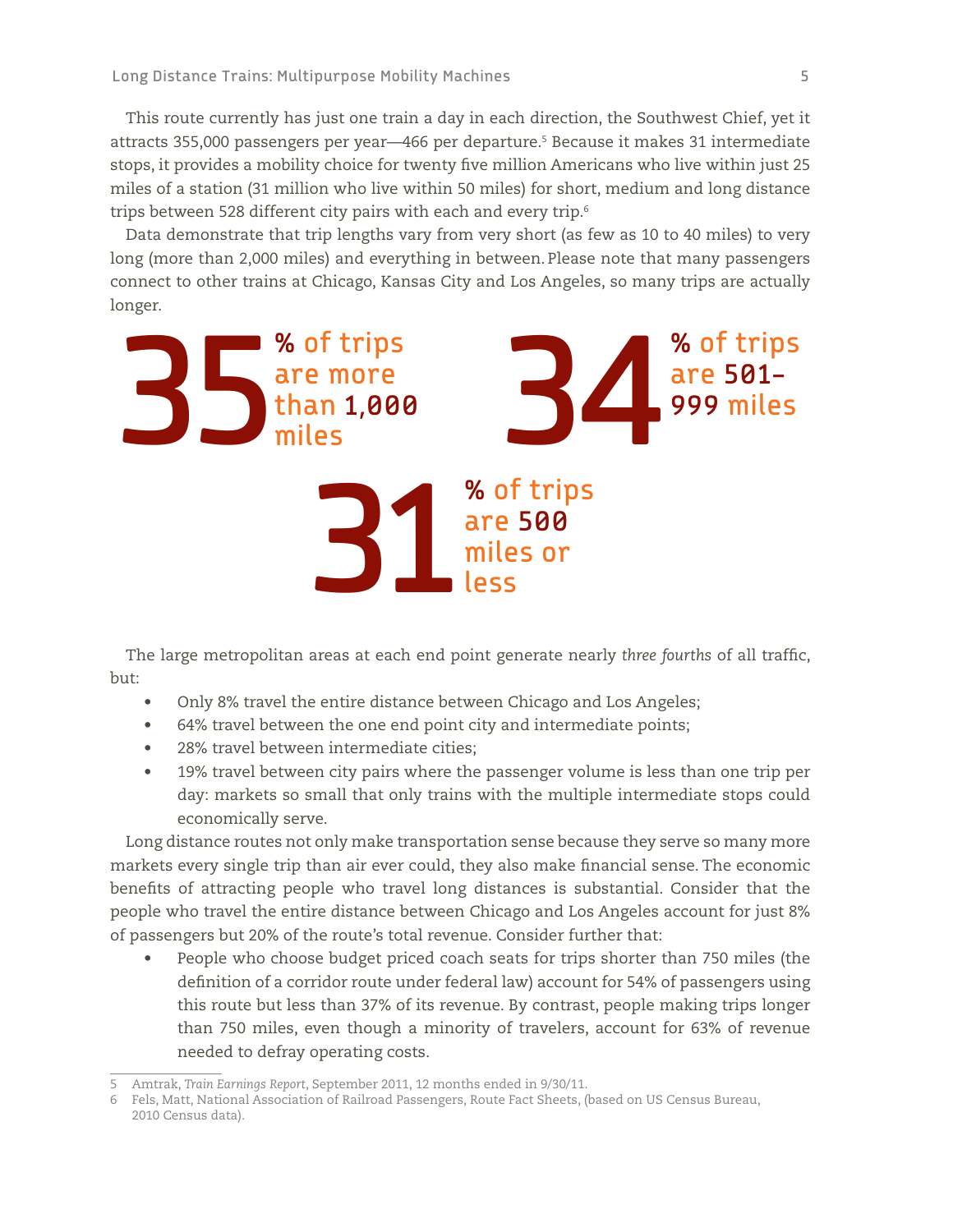- Put another way, by providing comfort suitable for overnight travel and the convenience of a single seat ride, the route attracts 87% more people and generates 172% more coach revenue than short distance passengers alone.
- The addition of sleeping car service further bolsters revenue. The people who choose this premium priced service account for just 17% of passengers but 44% of total revenue, adding 78% more revenue than coach service alone.
- Sleeping car service generates such a disproportionate share of revenue because the average fare per mile is double that in coach and the average trip is 82% longer.
- The average trip in sleeper is longer because few people make short distance trips in sleepers, not because people do not make long trips in coach. They do. In fact, even for trips longer than 2,000 miles, 27% more people choose coach than sleeper. (97% of passengers making trips under 500 miles choose coach)

All of the other long distance routes in America's train network exhibit similar usage patterns (except Auto Train, which makes no intermediate station stops).

Long distance trains are cost efficient—a finding that may surprise many. Despite years of neglect and underinvestment, Amtrak's national network is able to move one passenger one mile (the accepted industry measure of efficiency) at an average public cost roughly equal to shorter corridors outside the Northeast Corridor. This parity is hidden in Amtrak's financial reports because they include state—but not federal—payments for service as revenue.

Since a substantial portion of the costs assigned to the various routes are fixed, there is an opportunity to lower units costs by adding more service. Congress could further improve efficiency and reduce cost by funding the replacement of Amtrak's relatively old long distance fleet with modern, high performance trains.

In summary, increasing and expanding service on long distance routes represent an effective and economically efficient method for providing the American people with attractive and affordable mobility choices for many different types of trips to a wide variety of destinations.

# Amtrak is very competitive in their markets in several categories:

#### Travel Time

Flying is fast once people are in the air, but becomes significantly slower the farther origins and destinations are from airports. The further travelers must use ground transportation to and from airports, the more trip time grows, average speed falls and air's competitive edge erodes. Also, travelers not using a busy airline route face longer waits between flights and significantly higher fares. As a result, most long-distance trips are usually made by car. Even for trips up to 1,000 miles, more people drive than fly.7

When properly configured, trains can be time competitive with driving, especially as trip length increases. On trips over 500 miles, most drivers will take breaks for meals and rest that add significantly to trip time. To save time and money, some drivers deliberately skip such breaks. Fatigue, stress, monotony and other factors, however, begin to compromise their

<sup>7</sup> Bureau of Transportation Statistics, *American Travel Survey*, 1995.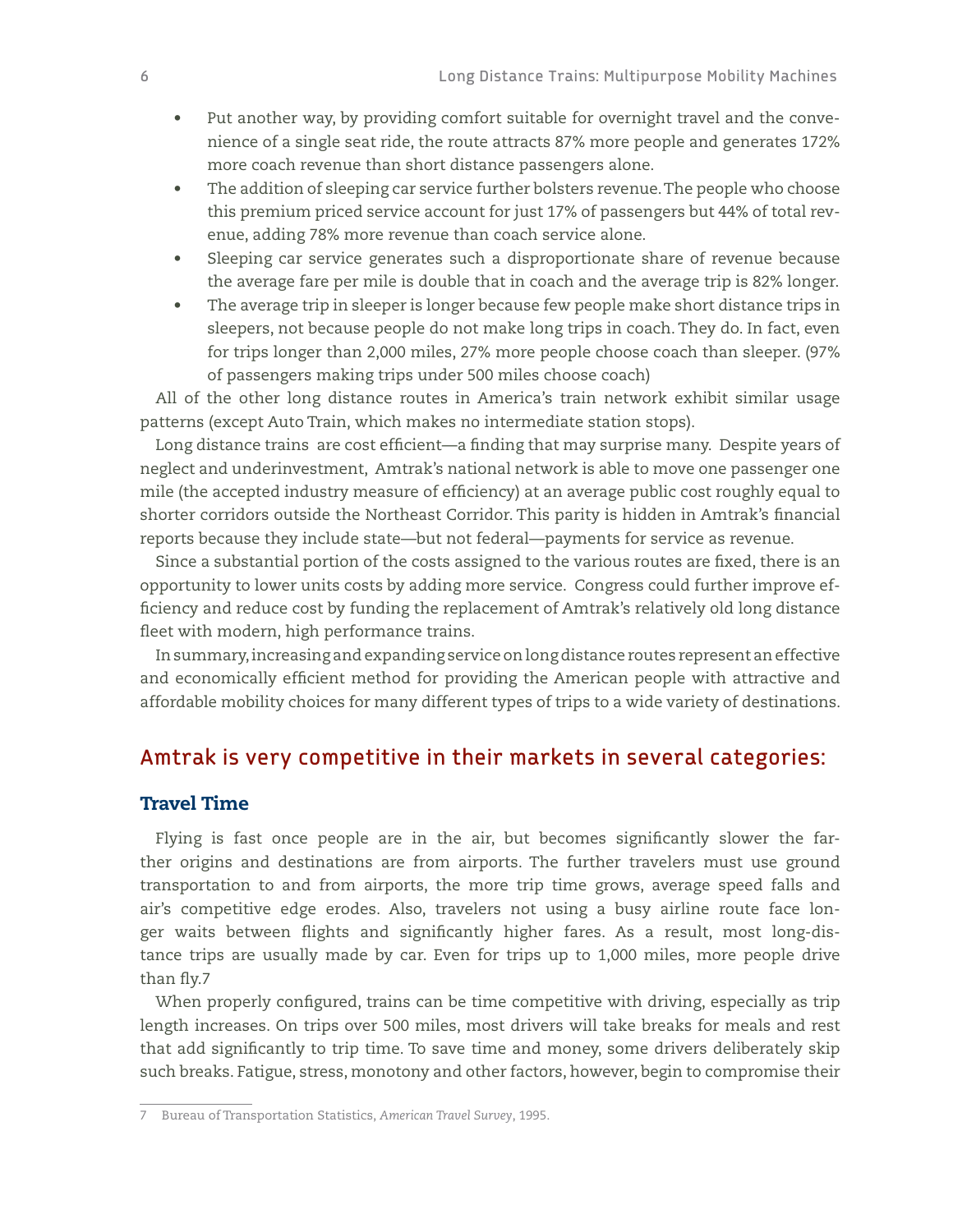

**Train travelers gain 500 miles per day by eating and sleeping while the train continues to move.**

ability to operate their vehicle safely, endangering not only themselves and any passengers in their vehicles but also others on the road. The longer the trip, the greater the danger of driving straight through becomes. People on a train, however, move safely while they eat and sleep. They can cover an additional 500 miles or more per day without stress, discomfort or danger to others.

#### Better Locations, More Markets

Trains have an inherent advantage over air because trains can make many intermediate stops quickly and without using large amounts of fuel.

Stations, because they are less expensive to build and operate than airports, can be located in more places. Moreover, they are, or can be, located in the middle of cities and small towns whereas commercial airports, because of their large land foot-print and noise, are usually located far outside city centers and away from densely populated areas.

Smaller markets do not generate enough traffic to attract low-fare airlines and, with the rising price of fuel and the inefficiencies of short flights and smaller aircraft, are less sustainable for more and more trips, with air service becoming prohibitively expensive or nonexistent.

These markets are also losing intercity bus service. For those that still have it, intercity buses frequently opt for stations inconveniently located at truck stops near major highways to avoid spending the time required to wind through neighborhoods to access town centers.

Trains represent a cost effective way to restore mobility choices to cities and towns of all sizes along a railroad corridor in a way that neither air nor bus service can accomplish. Because trains provide more convenience and accessibility for the nation's smaller cities and towns, they offer urban renewal opportunities for communities that have lost population or businesses to larger metropolitan areas over the last few decades.<sup>8</sup> Significant redevelopment has been sparked by creation of multimodal transportation centers even in places where the catalyst was just one daily Amtrak round-trip.

<sup>8</sup> Capon, Ross, *Where Trains are Few, Their Benefits Can Still Be Many*, National Association of Railroad Passengers, *NARP News*, August 2012, p. 1. http://www.narprail.org/cm/images/uploads/1208.pdf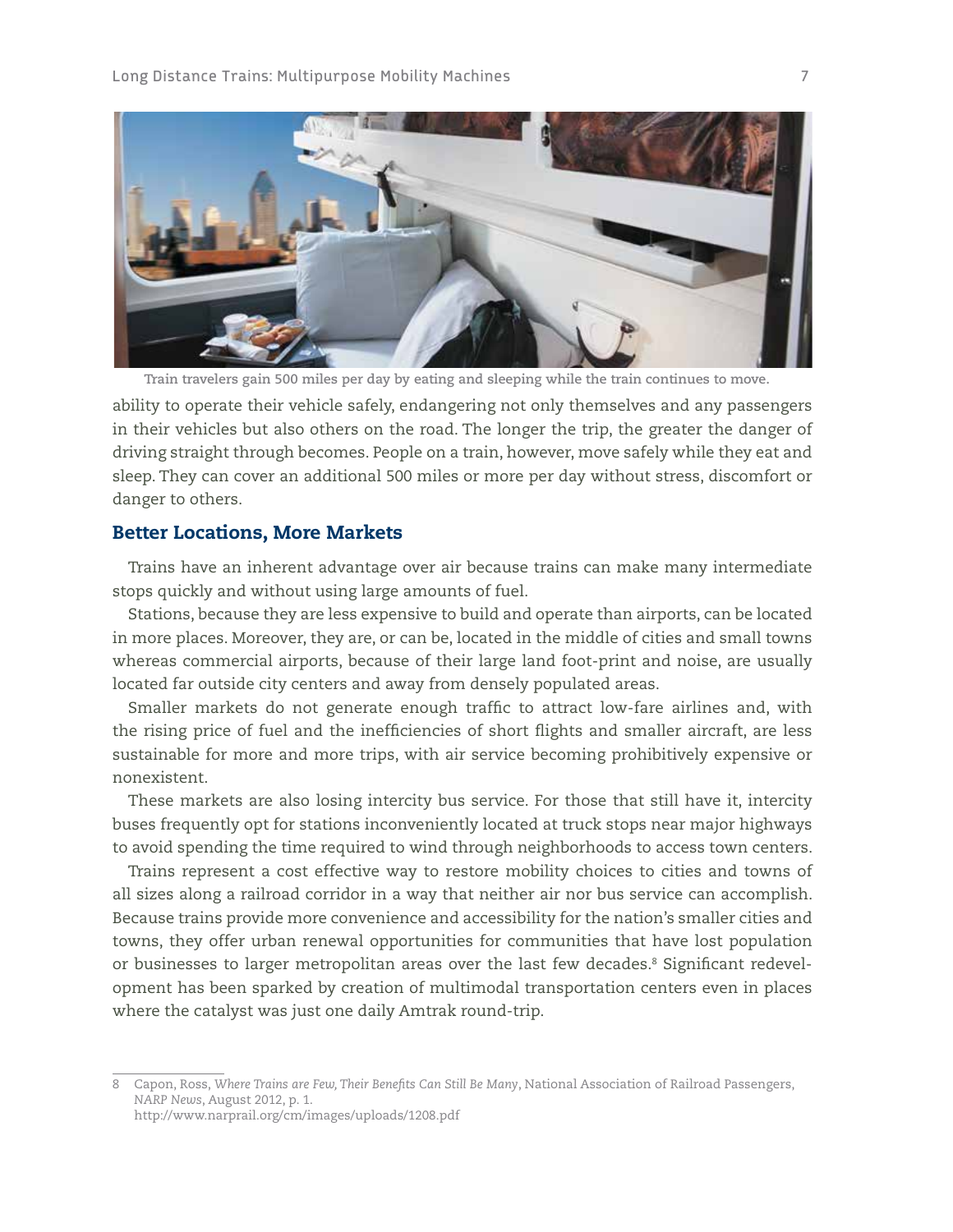**The Chicago-New Orleans corridor serves many markets that don't have access to mainline air service.**



#### **Scalability**

Long-distance routes offer a way to provide new, high quality mobility choice in many travel markets without implementing more expensive, higher speed intercity corridor services between multiple short distance endpoints. Their ability to aggregate many low-volume city pair markets into economically viable volumes makes long-distance routes an especially effective method to scale up service for large numbers of Americans quickly, cost effectively and at relatively low risk.

Consider the route between Chicago and Cleveland. This route currently has just two trains a day in each direction—both with unattractive late night or early morning arrival and departure times at Cleveland. More than 11 million Americans live within 25 miles of one of the 9 stations on this 341 mile corridor.9 Clearly, this market is large enough to support frequent daytime service. Capturing sufficient market share to generate economic volumes, however, would require a transit time of less than 3.5 hours and a frequency of 8 or 9 trains a day. This level of service would require long stretches of track dedicated to passenger trains.

A lower cost, lower risk option to begin serving this market is to extend the route east of Cleveland to New York City. In this way, a daytime service with longer trip times and fewer frequencies would, even with lower market share, still generate economically viable volumes because it would serve 171 city pair markets instead of just 36.10

Similarly, with additional cars and locomotives on hand, long distance routes make it possible to launch new services and routes economically. Given the frequency of fuel price spikes, the instability of oil supplies and the negative impact such predictable events have on American pocketbooks and quality of life, the need to provide choices that ease or eliminate such economic stresses is critical. Driving and flying are very vulnerable to such

<sup>9</sup> Fels, Matt, National Association of Railroad Passengers, *City Fact Sheets*. (Based on US Census Bureau, 2010 Census data.)

<sup>10</sup> Amtrak, *System Timetable*, Effective May 7, 2012.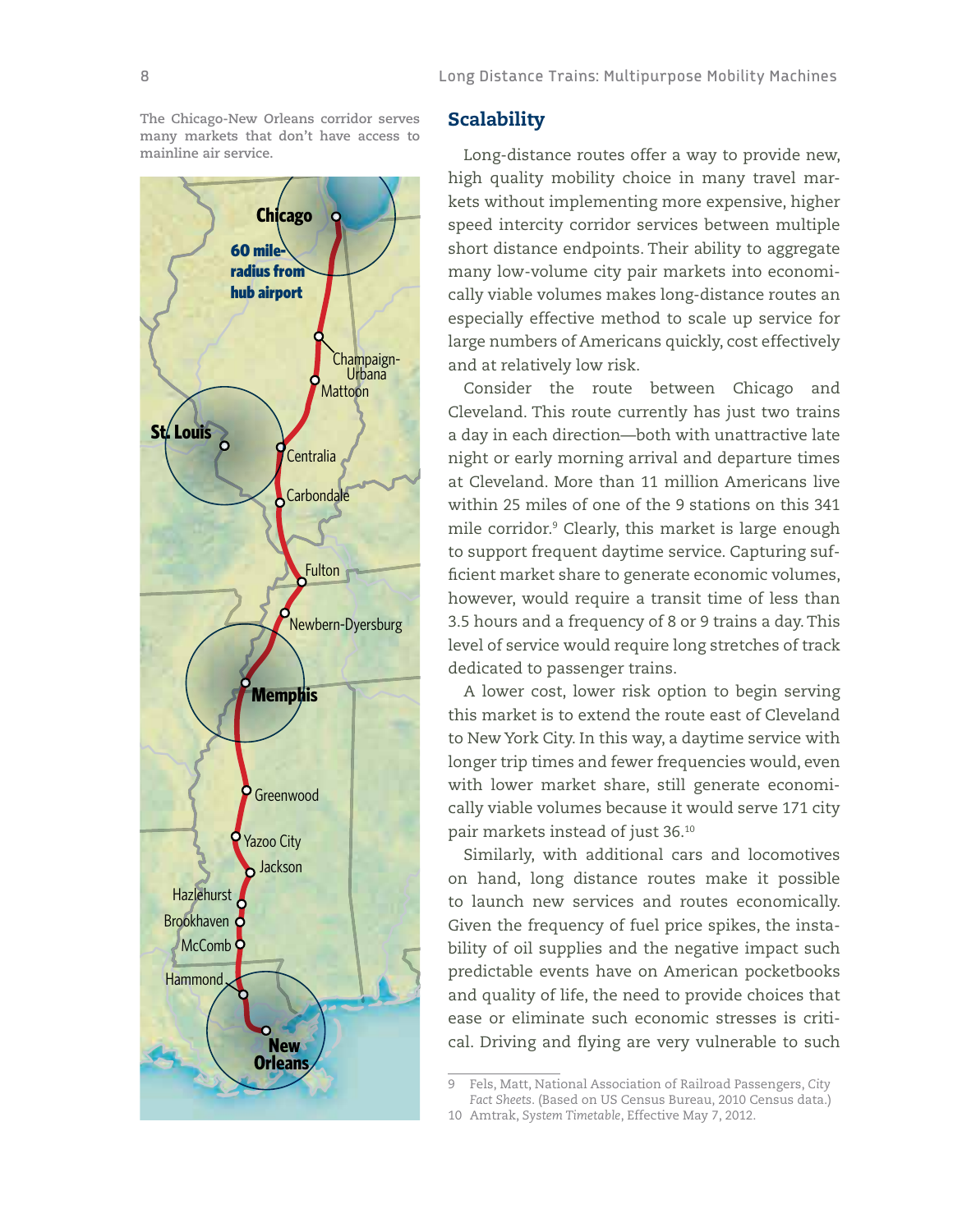fluctuations and, in the long term, will become too expensive for more and more middle class Americans to afford to the extent that they enjoy today.

#### Fuel Efficiency



**Trains can offer more varied and comfortable accomodations because they are so fuel efficient.**

A steel wheel running on a steel rail generates very little friction compared to rubber-tired vehicles like cars and trucks. A diesel-powered passenger train can move three times as many people per gallon than the typical automobile. A freight train can move one ton 484 miles on a gallon of fuel. Airplanes burn almost half their fuel for take offs and landings, making short and medium distance trips less economic as the price of fuel rises. Because trains use fuel efficiently and do not have a significant fuel penalty for stops, train fares are not as heavily influenced by fuel prices. As a bonus, passenger spaces can offer more room to sit, stand and move around. That means that economy passengers can relax in fully reclining seats as wide as the first-class seats on airplanes; and first-class passengers can have private rooms with a bed.

# Better Choices, Greater Mobility

Congestion, fuel prices, technology and other long term forces are causing more and more Americans to choose the train in all its forms over other mobility options - when they have that choice. Unfortunately, most Americans do not have the choice.

The need for this choice is urgent. Our world is changing rapidly. People without choices are less able to adapt to, and more likely to suffer from, changing circumstances and new realities. People with fewer choices have less freedom. People without choices are trapped.

Intercity passenger train service must be part of the solution. Long distance routes must be an integral part of such a program. These routes provide the only access that one out of every three Americans in 23 states has to the nation's intercity passenger train network.<sup>11</sup>

<sup>11</sup> US Census Bureau, 2010 Census.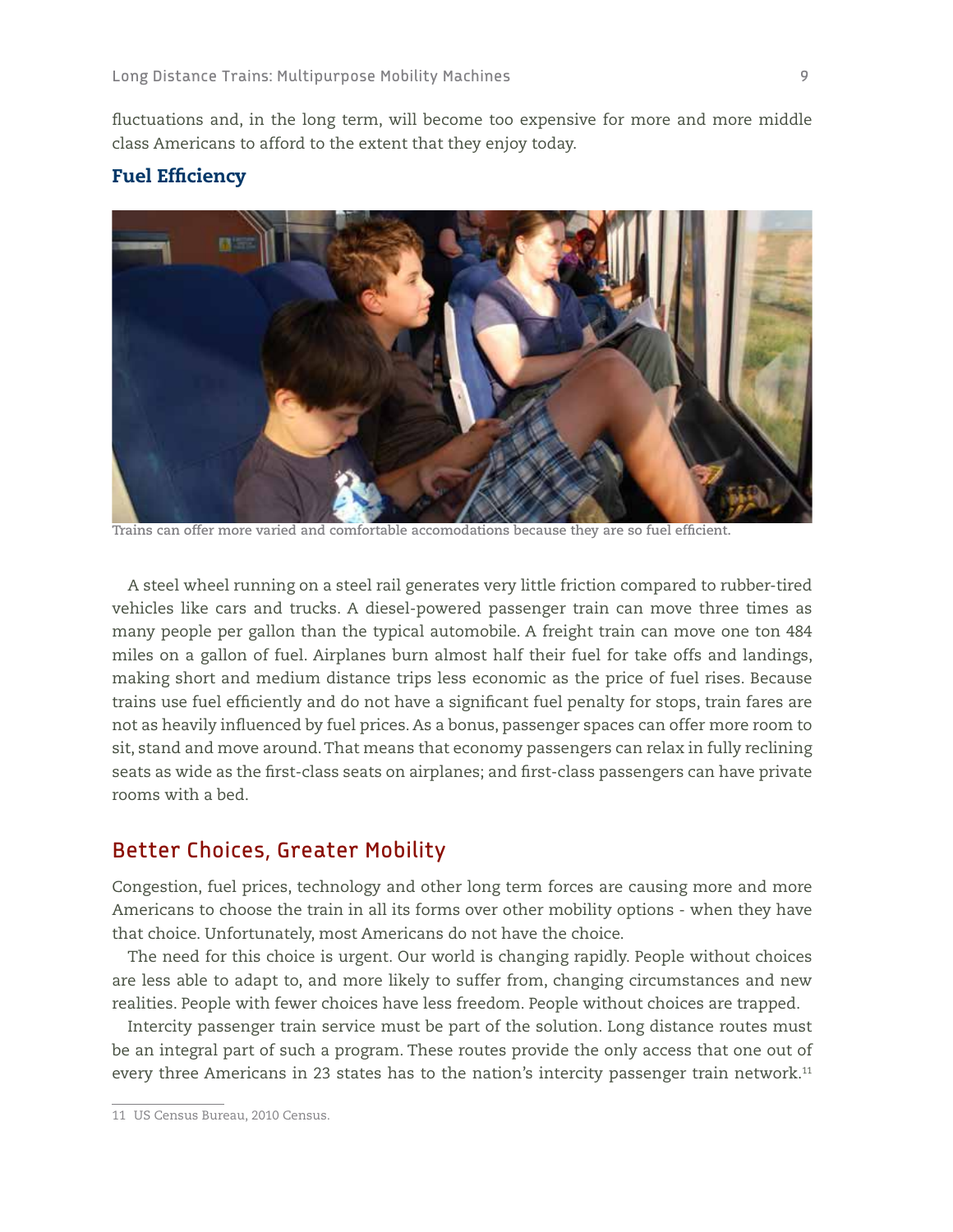They represent the most cost efficient way to serve the multiplicity of markets and different needs of a multiplicity of travelers.

# The time has come to transform the national passenger train network from a neglected, bare-bones operation to a robust and thriving mobility machine.



**These Chinese sleeper trains operate at speeds up to 155 mph. They offer just one example of modern, high-performance long-distance trains operating around the world.**

An effective strategy for making long distance intercity routes a more relevant and attractive mobility choice will contain at least four elements:

- 1. **Fill gaps in the current network to create a true, web like grid and gateway system that provides direct service in major city pair markets. The linear nature of the current national network makes it difficult, if not impossible, to make many trips by train. Increasing frequencies on existing routes is necessary but not sufficient to make trains a mobility choice that is a widely available and relevant mobility option. Major metropolitan areas need routes that extend in multiple directions. A quick look at a map of the current network shows how few cities have such service today. Long distance routes represent the fastest and most economically efficient way to make trains a widely available and attractive mobility choice for large numbers of Americans.**
- 2. **Increase frequencies. One train a day (much less only three trains a week) is not sufficient to accommodate the needs of most travelers.** Low frequencies also are not economically efficient. Additional frequencies will:
	- Make the train more time competitive with driving, especially for the majority of travelers who use these routes to make shorter trips;
	- Allow daytime service in every community served;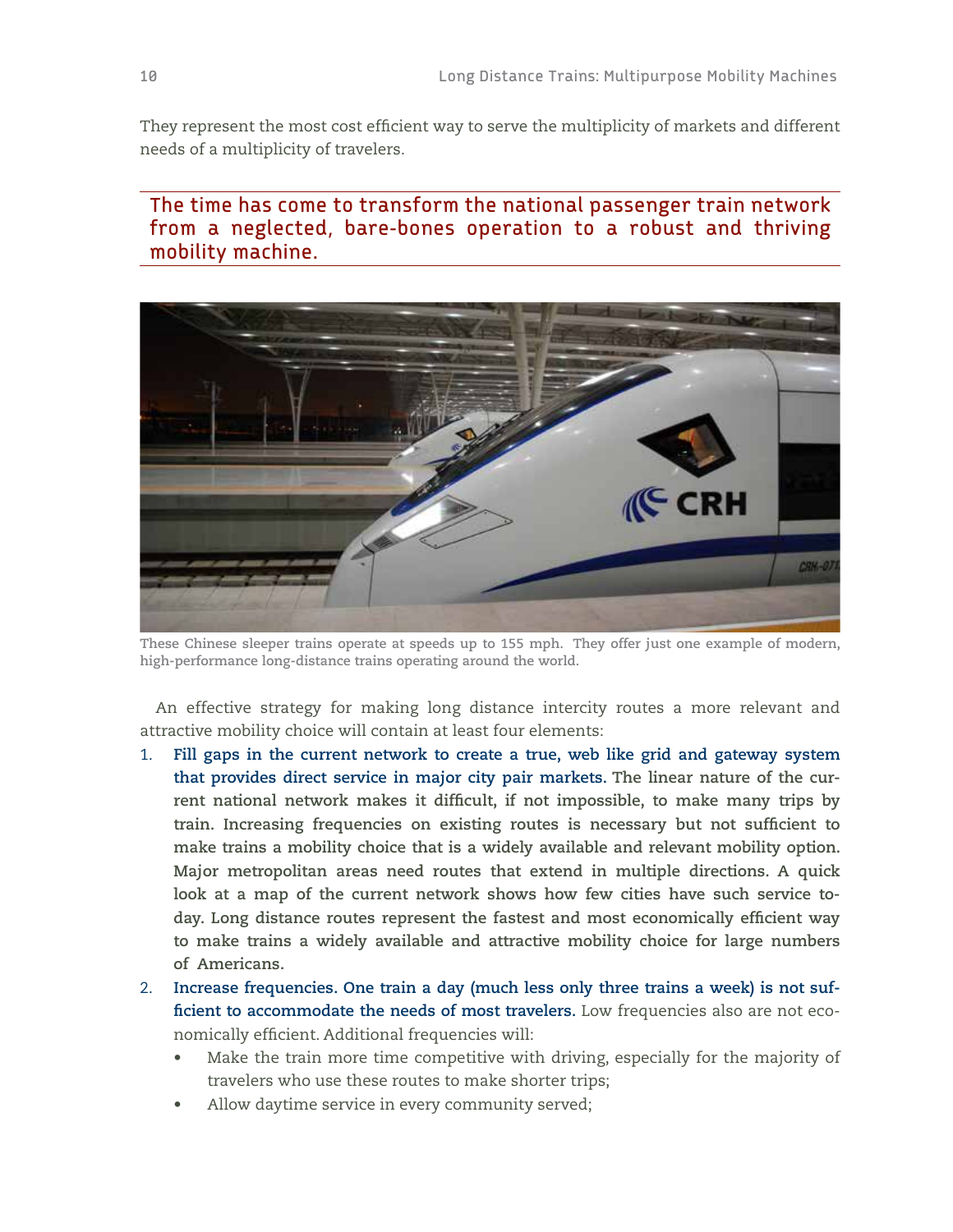- Increase labor productivity both in stations and on board the train;
- Improve asset utilization.

Frequently sold-out trains indicate that the demand exists to justify the relatively modest investment. Experience demonstrates that higher frequencies attract more passengers and generate greater revenue.



- 3. **Initiate a large scale, long term program to procure high-performance trainsets** that are fast, fuel efficient and suitable for overnight and longer distance trips. Modern equipment will provide the capacity needed to accommodate current demand, attract new passengers, increase revenue, reduce fuel and maintenance costs, and increase farebox recovery. New equipment is the prerequisite foundation for all initiatives to improve and expand service on the national passenger train network.
- 4. **Make track improvements that increase reliability and decrease trip times.** Speed and punctuality are important to virtually all passengers, including those making long trips. Many decision makers have incorrectly assumed that speed is not important to anyone choosing a train operating on a long distance route. They do not understand how people use these trains today, much less their potential to serve new markets tomorrow. Take, for example, business travelers, a market segment likely to choose the premium priced sleeping car service that generates a disproportionate amount of revenue. The 780 mile corridor between Chicago and Washington DC currently has only one train a day. It leaves Chicago at 6:10 PM and arrives in Washington at 12:40 PM the next day, too late for the business traveler to conduct a full day of business in Washington.<sup>12</sup> Boosting the average speed just 20 miles an hour would cut trip time to 12 hours, making pos-

<sup>12</sup> Amtrak, *System Timetable*, Effective May 7, 2012.